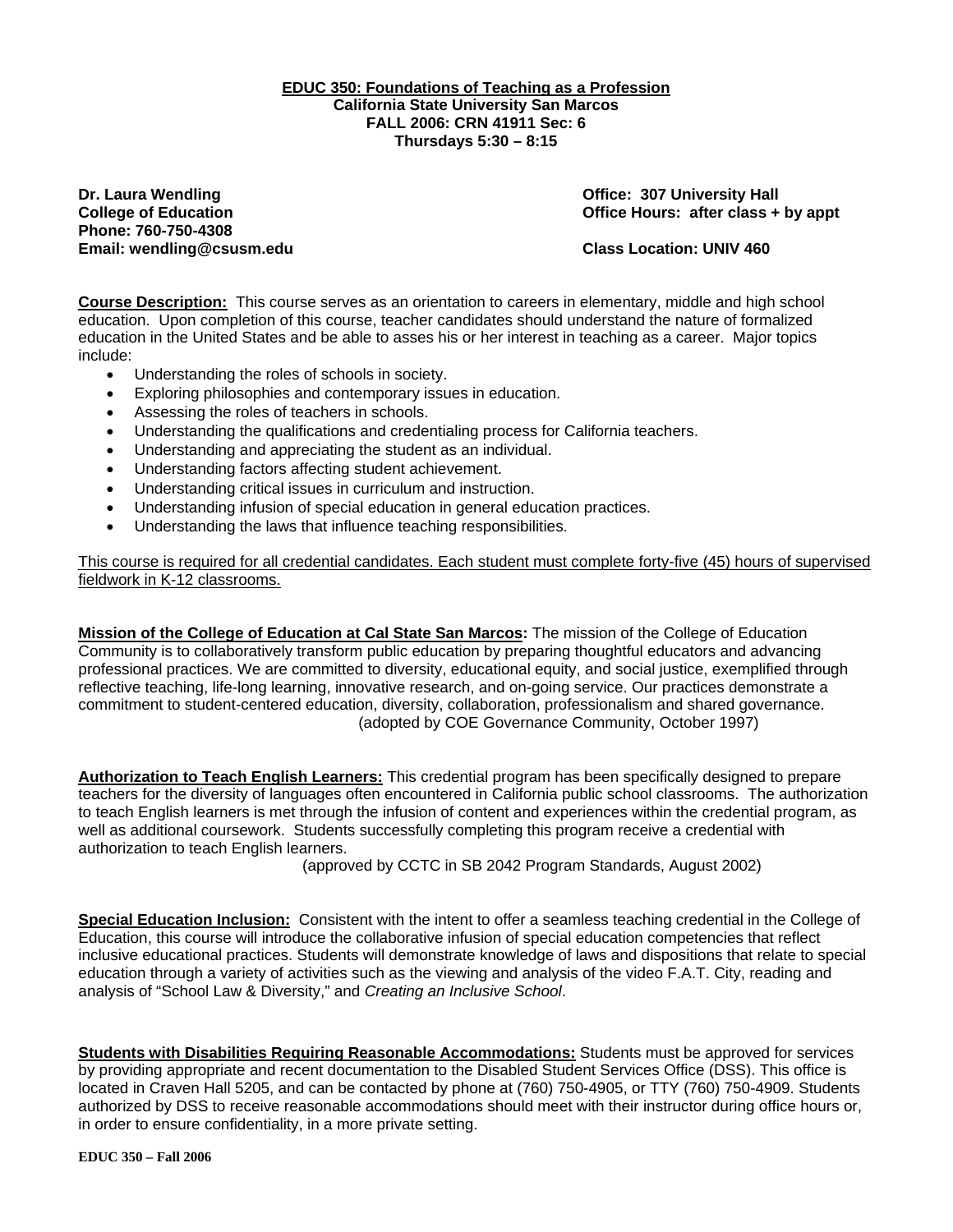**College of Education Attendance Policy:** Due to the dynamic and interactive nature of courses in the College of Education, all students are expected to attend all classes and participate actively. **Absences and late arrivals/early departures will affect the final grade**. A minimum grade of C+ is required in EDUC 350 to qualify as prerequisite for admission to the Cal State San Marcos teacher credential program. COE attendance policy states, "At a minimum, students must attend 80% of class time, or s/he may not receive a passing grade for the course at the discretion of the instructor. Individual instructors may adopt more stringent attendance requirements." Should students have extenuating circumstances, please contact the instructor as soon as possible. In this section of EDUC 350, the following attendance policy will apply: One class session may be missed without penalty to your grade. Each additional missed session will drop your final grade by 1/3 grade point.

**Credential Program Recommendations:** As one of several evaluation methods, EDUC 350 course instructors are asked for feedback concerning credential candidates who are applying for programs at Cal State San Marcos. Keep in mind that your professionalism and hard work in this class not only affect your course grade, but also indicate your readiness for a credential program.

**Field Work:** In addition to in-class work, assigned readings and projects, students will participate in forty-five (45) hours of supervised fieldwork assignments in a variety of public school settings. Approximately half of your time should be spent in one teacher's classroom, and the remainder of the time should be distributed among other classrooms. A recommendation (usually from the classroom teacher where most of the fieldwork is done), as well as a Field Experience Form with documented hours and teacher verification, are requirements for admission to the Cal State San Marcos Teacher Credentialing programs.

**Use of Technology:** Students are expected to demonstrate competency in the use of various forms of technology (i.e. word processing, electronic mail, use of the Internet, and/or multimedia presentations). Specific requirements for course assignments with regard to technology are at the discretion of the instructor. Keep a digital copy of all assignments for use in your teaching portfolio. Details will be given in class.

**Teaching Performance Expectation (TPE) for EDUC 350**: A primary goal of EDUC 350 is to begin the process of developing teacher candidates to become professional educators. The following TPE of the California Commission for Teacher Credentialing is expected to be met during this course:

# **TPE 12: Professional, Legal and Ethical Obligations**

Candidates are aware of their own personal values and biases and recognize ways in which these values and biases affect the teaching and learning of students. They resist racism and acts of intolerance. Candidates appropriately manage their professional time spent in teaching responsibilities to ensure that academic goals are met.

Candidates for a Teaching Credential understand and honor legal and professional obligations to protect the privacy, health, and safety of students, families, and other school professionals. They are aware of and act in accordance with ethical considerations and they model ethical behaviors for students. Candidates understand and honor all laws relating to professional misconduct and moral fitness.

### **Teaching Performance Assessment for Developing as a Professional Educator**

The successful completion of the personal philosophy assignment is a requirement for completion of this course and is a component of partially meeting the TPE described above. This statement will be used for assessment both in the course and at completion of the College of Education program. Retain an electronic copy of your statement for submission for your portfolio at the completion of your teacher education program.

**All University Writing Requirement:** All courses at CSUSM require a 2500 word writing requirement. In this course, you will required to write extensively through the following assignments: weekly reading log, teacher interview, choice book report, contemporary issues research, educational philosophy paper, law and diversity paper, field experience reports, and various in-class writing assignments.

**CSUSM Academic Honesty Policy:** "Students will be expected to adhere to standards of academic honesty and integrity, as outlined in the Student Academic Honesty Policy. All written work and oral assignments must be original work. All ideas/materials that are borrowed from other sources must have appropriate references to the original sources. Any quoted material should give credit to the source and be punctuated with quotation marks.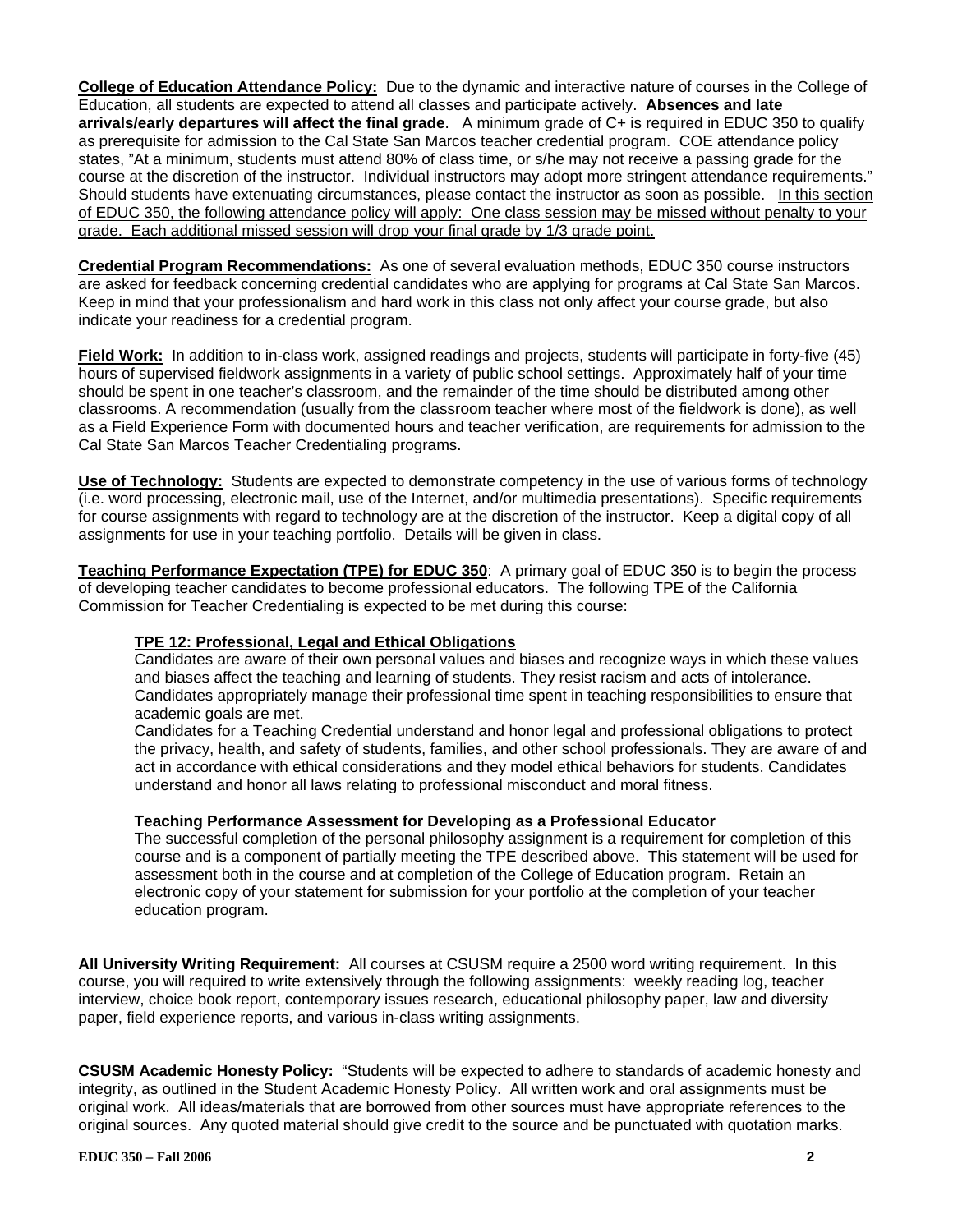Students are responsible for honest completion of their work including examinations. There will be no tolerance for infractions. If you believe there has been an infraction by someone in the class, please bring it to the instructor's attention. The instructor reserves the right to discipline any student for academic dishonesty in accordance with the general rules and regulations of the university. Disciplinary action may include the lowering of grades and/or the assignment of a failing grade for an exam, assignment, or the class as a whole."

**Course Requirements:** Teacher education is a professional preparation program. It is expected that students will come to class prepared to discuss the readings, submit required assignments, and participate in class activities. Students are expected to adhere to academic honesty and integrity, standards of dependability, confidentiality and writing achievement. Because it is important for teachers to be able to effectively communicate their ideas to students, parents, colleagues, and administrators, writing that is original, clear and error-free is a priority for the College of Education. It is expected that work will be turned in on time. Please discuss individual issues with the instructor.

**NOTE: If you will be absent, notify the instructor via email, as soon as possible, so arrangements can be made to save handouts, etc. You should also submit that day's written assignments via email to avoid deduction of points. Assignments are downgraded by 10% for each day late – after one week assignments receive no credit. Also, if you are given the option to revise your work, you must resubmit by the next class session.**

# **Required Texts:**

Armstrong D.G., Henson, K.T., and Savage, T.V. (2005). *Teaching Today.* Merrill Prentice Hall. **(TT)**

Villa, Richard A. and Thousand, Jacqueline S. (2005). *Creating an Inclusive School.* Alexandria, VA: Association for Supervision and Curriculum Development. (Chapter 2) **(CIS)**

## **One of the following "Choice Books" to be determined IN CLASS:**

| Avi          | (1991) Nothing but the Truth.              | Avon Books, Inc.                                                   |
|--------------|--------------------------------------------|--------------------------------------------------------------------|
|              | Codell, E. R. (2001) Educating Esmé.       | Chapel Hill, NC: Algonquin.                                        |
|              | Diver Stamnes (1995) Lives in the Balance. | Albany, NY: SUNY Press.                                            |
| Foster, M.   | (1997) Black Teachers on Teaching.         | New York: New Press.                                               |
| Michie, G.   | (1999) Holler If You Hear Me.              | New York: Teachers College Press.                                  |
| Paley, V. G. |                                            | (1993) You Can't Say You Can't Play. Cambridge, MA: Harvard Press. |

# **ASSIGNMENTS...**

*Please keep a copy for yourself of all submitted assignments and do not submit papers in binders / folders.* 

# ¾ **Participation & Professionalism (10 points)**

This class is designed for hands-on, active learning that requires some "stepping out" in order to better understand the role of teacher and learner. Some of these activities include partner and small group teaching presentations, group discussions, and different kinds of reflective writing. The primary purpose of these assignments is personal reflection and growth, as well as serving as fuel for our discussions. Attend class prepared to discuss assigned readings/topics and to be a cooperative participant.

### **Key skills/knowledge I'll be evaluating:**

- Do you participate in class discussions productively, sharing your knowledge and understandings?
- Can you interact productively with your peers, taking on a variety of roles (leader, follower, etc.)?
- Do you contribute appropriately during group work to do your "share"?
- Are you able to accept others' opinions?
- Are you supportive of others' ideas? Do you have a "can do" attitude?
- Do you support your peers during their presentations?
- **EDUC 350 Fall 2006 3**  • Can you monitor and adjust your participation to allow for your ideas as well as others' to be heard?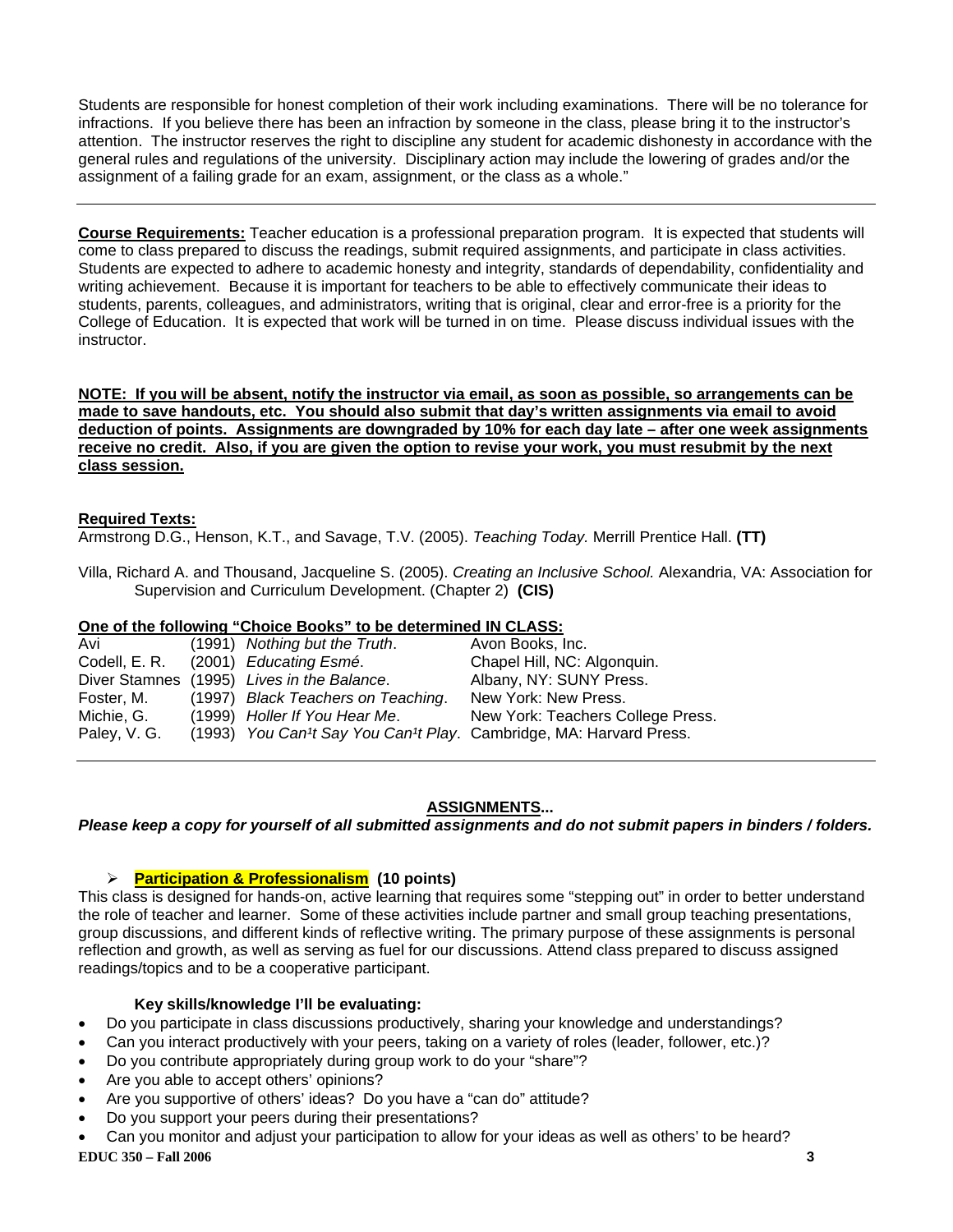# ¾ **Reading Response Log (10 points)**

The reading log provides an opportunity to reflect on learning about teaching through the assigned readings. In the log you will be asked to both summarize key points and reflect on what you have read. You will also share your writing with another student at the beginning of each class session. You will begin the semester with full credit. Points will be deducted if submissions are incomplete. Reduced credit will be given for late submissions. Reading Log format is provided later in this syllabus.

# **Key skills/knowledge I'll be evaluating:**

- At what level have you comprehended the reading? Is your work reflective of the issues and your thinking?
- What connections and relationships have you been able to make with the reading and prior class discussions, fieldwork, and class activities?

# ¾ **Field Experience Form (log) and Observation Reports (15 points)**

This assignment is designed to help you to better understand the complexity of today's classrooms, students and the various ways teachers address the needs of their classes – and to engage in a variety of classroom settings in order to determine if, and at what level, you might want to teach. Forms are located on the College of Education website under "Current Syllabi".

Students will maintain a log of hours spent observing/participating in classrooms. This log should reflect a minimum of 45 hours spent in various classrooms at different grade levels and on different sites. In addition, students will document their field observations, connections to concepts studied in EDUC 350, analyses, and questions. A minimum of 15 field observation reports is required. The format to be used will be explained in class.

## **Key skills/knowledge I'll be evaluating:**

- Can you articulate your assumptions/expectations about a given setting and then identify how your observation affects those assumptions/expectations?
- Can you observe key details, seeing both the "big picture" of the classroom and specific methods, interactions, etc.?
- Can you responsibly monitor your placement to include meeting the requirements of varied settings and minimum hours?
- Can you relate your class work and readings to your observations and provide an insightful analysis?

# ¾ **Interview Assignment (10 points)**

Select one of the following individuals to interview:

- 9 *K-12 Public School Teacher*: One way to better understand what it is like to be a teacher is to talk to a real one! Interview one with at least 3 years of experience or one who has retired in the last year or two.
- 9 *Senior Citizen*: Find someone 60 years of age or older and compare/contrast schooling in the past and at present!
- 9 *Public School District Personnel Officer*: Go straight to the top and find out what the key local issues are as well as what districts are looking for when they hire new teachers!

Ideas for questions will be provided and you are encouraged to design your own questions. You will share your findings in class and turn in a written summary of the interview results, in narrative form, that will analyze the responses and provide personal reflections based on readings and class discussions.

# **Key skills/knowledge I'll be evaluating:**

- Were you able to arrange, organize, and conduct an interview that yielded useful and interesting information?
- If you were not sure of answers, did you ask your interviewee for clarification so you understood? Did you use follow up questions to probe for deeper responses?
- Were the questions you created thought provoking?
- Were your analyses and reflections based on information you have learned in EDUC 350 and prior knowledge?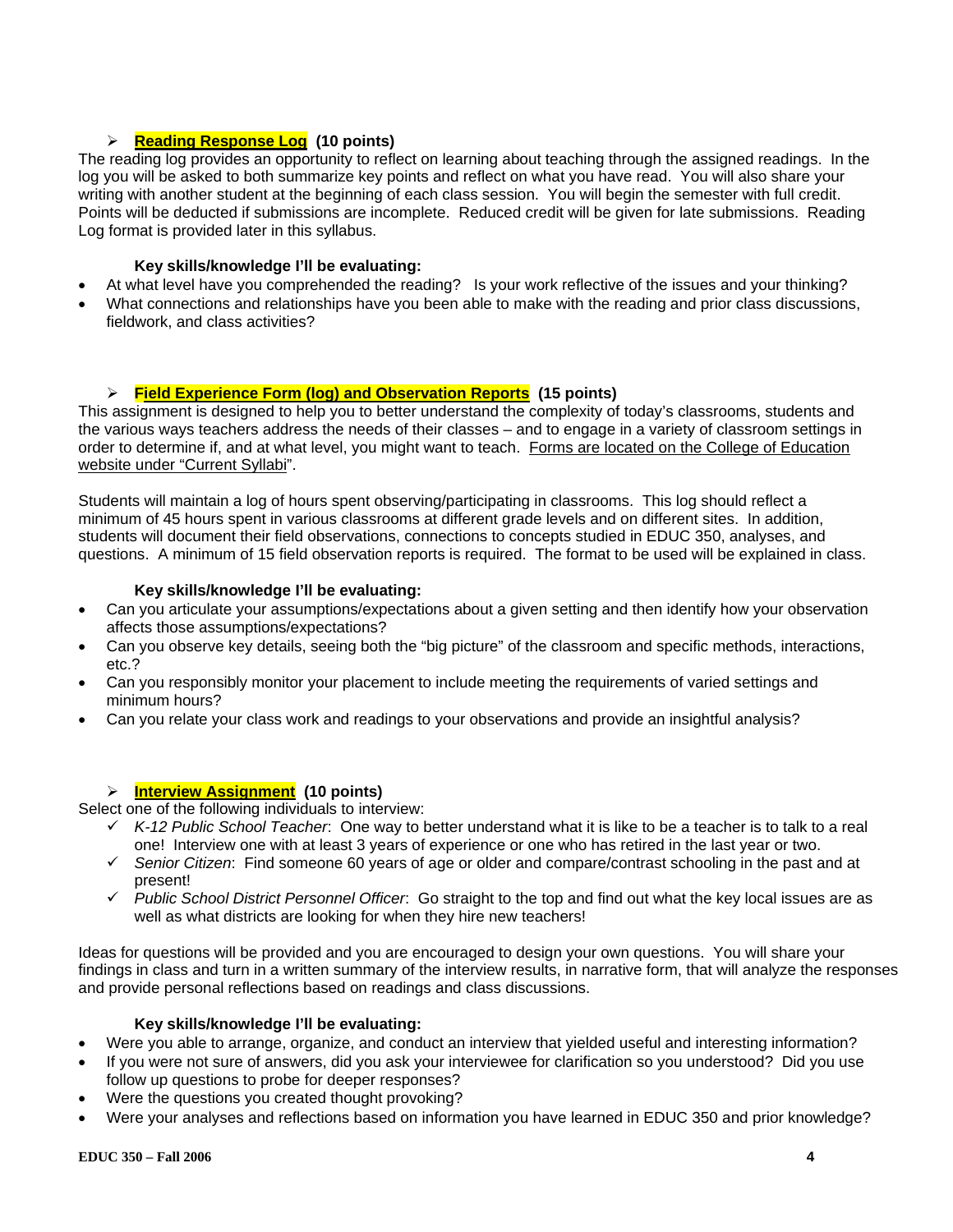# ¾ **Choice Book Report (and Oral Presentation) (10 points)**

Prepare a 2 -3 page essay (double spaced) on the teacher(s) whose experiences were chronicled in your Choice Book.

- $\checkmark$  How did the teacher(s) in your book tell his/her story (ies)?
- $\checkmark$  How did the teacher(s) learn about the students and their needs?
- $\checkmark$  What did the teacher(s) do to address the students' needs?
- $\checkmark$  How does the experience of the teacher(s) relate to the readings and discussions from your coursework this semester?

You must make explicit connections to coursework, and you must relate the book to your own thinking about teaching. All students selecting the same book will work together to prepare a group "dramatic" presentation to share your knowledge and insights with other students.

# **Key skills/knowledge I'll be evaluating:**

- Were you able to devise a well written book report that addresses the questions above in a thoughtful/analytical manner?
- Were you able to work well with your peers and develop an engaging group presentation?

# ¾ **Current Events in Education (5 points)**

Sign up for a date when you will be responsible for presenting an item from the week's news in education. The item may be from the internet (e.g., www.edweek.org/), newspaper, or magazine, and may pertain to local or national/international issues. You will summarize and present the importance of the news for your classmates in 2 - 3 minutes.

### **Key skills/knowledge I'll be evaluating:**

- Did you select an article that has depth and importance?
- Can you speak articulately about your article's content?

# ¾ **School Law and Diversity (10 points)**

Details for this written report are provided at the end of this syllabus.

## ¾ **Contemporary Issues Research (15 points)**

Choose a major contemporary issue in education that interests you and a partner. Research the issue together and prepare a 20 minute oral report to share in class. The presentation should provide a description of the issue, its pros and cons, an analysis of the issue's implications (the "so what"), and a summary or conclusion.

At the time of your presentation each partner group will provide a one page typed abstract as well as a selected reading list (10-15 references in bibliographic form) for each class member. The instructor's copy should include each member's name and a description of each person's role in researching the topic and developing the presentation. Each group will also be responsible for developing a peer and self-evaluation for their presentation that will be given to the instructor after the oral presentation is completed. Selected members of the class will use the peer evaluation, and the group presenting will use the self-evaluation. Additional guidelines, format, and suggested topics will be discussed in class.

### **Key skills/knowledge I'll be evaluating:**

- Do you understand a major issue affecting education and can you speak intelligently to your peers?
- Did you read from enough sources to gather relevant information and then present this in a synthesized manner?
- Are you able to organize resources (materials, people, etc.) in support of a goal (in this case, your presentation)?
- Did you present your information confidently, creatively, concisely and in an organized manner?
- Are you able to apply what you've learned about effective teaching to engage your audience during your presentation?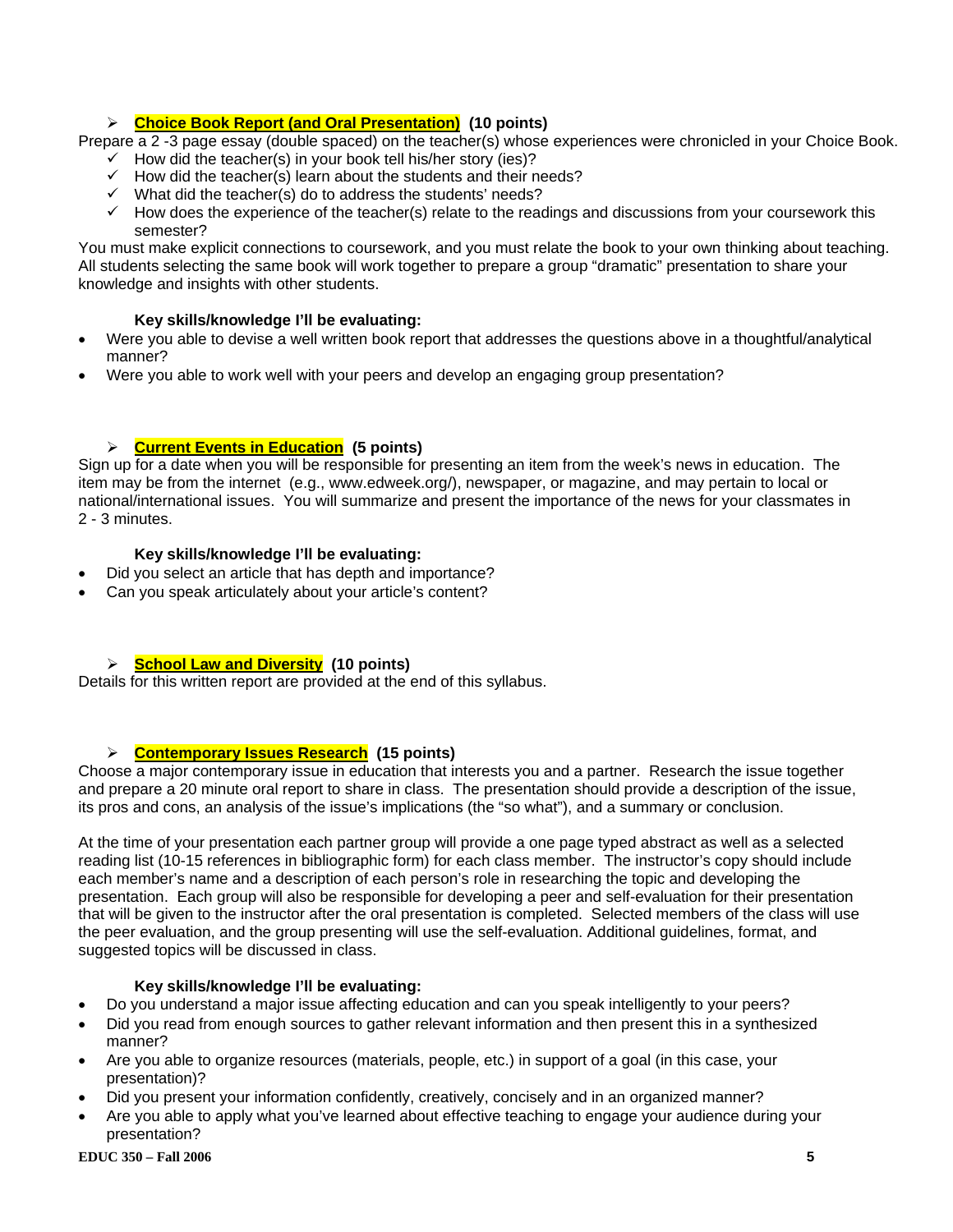• Did you develop an appropriate abstract and bibliography?

## ¾ **Personal Philosophy of Teaching, Learning, Schooling & Inclusivity (15 points)**

To summarize your learning in this course, help you to clearly articulate your emerging beliefs about teaching, learning, schooling, & inclusivity, and prepare for future interviews, you will be asked to submit a paper (4 to 6 pages, typed, double-spaced) in which you imagine what you would say to the hiring committee of a school district if asked to describe your own distinct set of beliefs about teaching, learning and schooling. In preparing this assignment you will develop the paper over the course of the semester and will experience the process of drafting, giving and receiving reader response, and revision as stages of the writing process (experiencing firsthand what you should do as a teacher with your students). More information about the paper will be given in class.

### **Key skills/knowledge I'll be evaluating:**

- Did you draw on all your resources/experiences (not just the book) to write your philosophy?
- Are you clear about your own beliefs? Did you address the needs of all learners?
- Can you articulate your ideas fluently and coherently with correctness?
- Is it clear you have had enough exposure to schools to write your current philosophy?
- Did you address the areas of teaching, learning, schooling and inclusivity?

Grades will be determined by the total number of points earned (100 points possible):

|               | $A = 93-100$ $B+=87-89$ | B- = 80-82 | $C = 73-76$ $D = 60-69$                |  |
|---------------|-------------------------|------------|----------------------------------------|--|
| $A - 90 - 92$ | B = 83-86               |            | $C_+ = 77-79$ $C_- = 70-72$ $F = 0-59$ |  |

#### **Assignment Values**: (100 points)

Additional instructions regarding course assignments will be handed out in class.

| $\bullet$ | Participation and Professionalism      | 10 points |
|-----------|----------------------------------------|-----------|
| $\bullet$ | Reading Response Log                   | 10 points |
| $\bullet$ | <b>Field Experience Observations</b>   | 15 points |
| $\bullet$ | <b>Interview Assignment</b>            | 10 points |
| $\bullet$ | <b>Choice Book Report/Presentation</b> | 10 points |
| $\bullet$ | <b>Current Events in Education</b>     | 5 points  |
| $\bullet$ | School Law and Diversity               | 10 points |
| $\bullet$ | <b>Contemporary Issues Report</b>      | 15 points |
| $\bullet$ | Personal Philosophy of Teaching        | 15 points |

#### **A Holistic View -- Grading Rubric: EDUC 350**

**This course will begin to prepare you for a career in which you will significantly impact human lives. No amount of training will ever be enough. Giving less than 100% is not sufficient. Therefore, your instructor assumes that everyone in the class will aim to perform at the highest level possible.**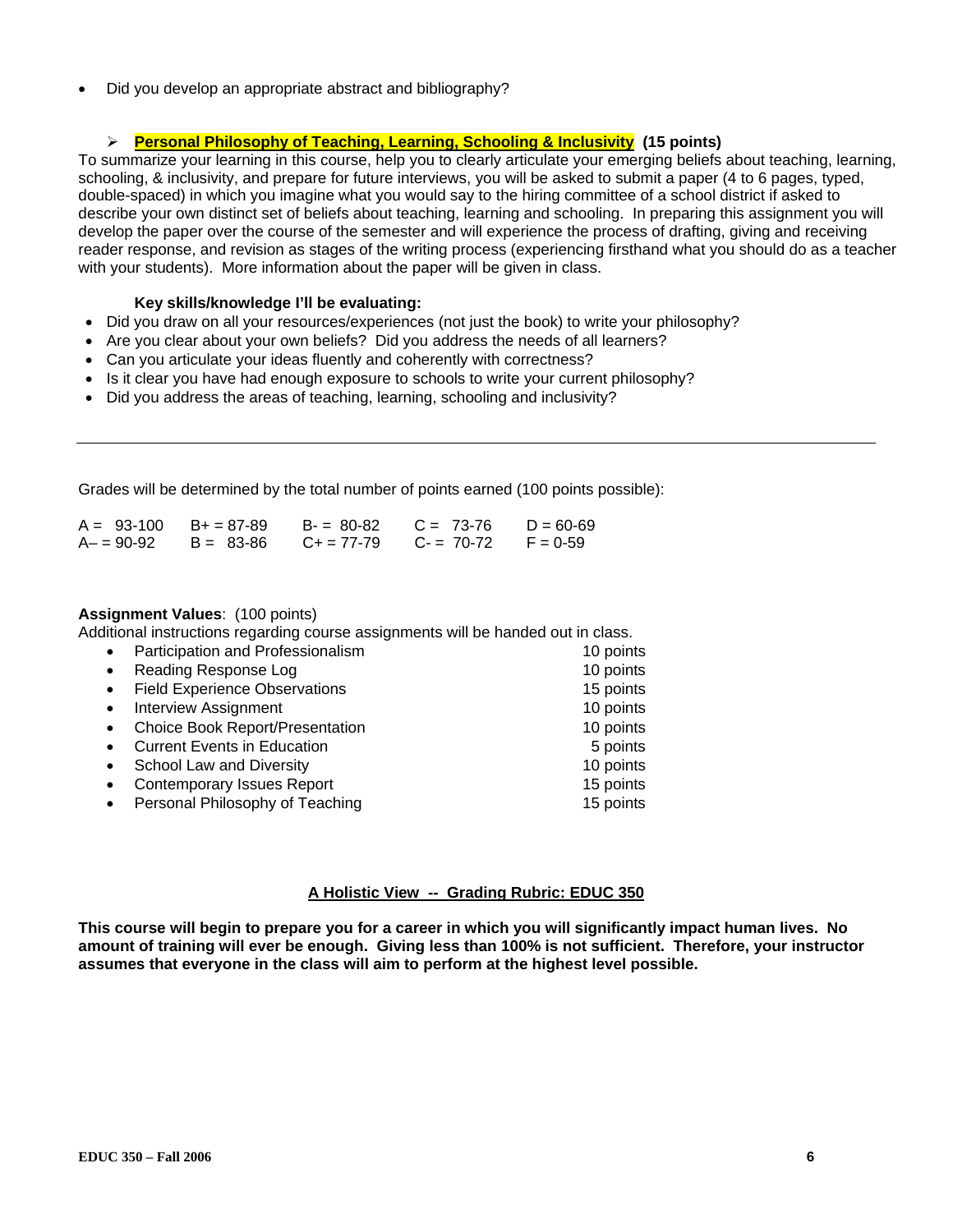Following are characteristics of an "A" student.

### *An "A" student is one who:*

- ¾ completes all assignments on time and demonstrates the ability to summarize, analyze, and/or reflect at high levels.
- $\triangleright$  varies sources of information for assignments, demonstrating high degree of effort in pursuing varied perspectives around important educational issues.
- $\triangleright$  completes all the reading assignments and develops thoughtful and thorough responses.
- $\triangleright$  produces papers that reveal a commitment to self-discovery and learning.
- $\triangleright$  produces papers at a professional level in terms of both writing and content.
- $\triangleright$  develops a high quality presentation, demonstrating significant learning around a contemporary issue.
- $\triangleright$  presents confidently and intelligently, demonstrating effective teaching skills.
- $\triangleright$  completes assignments in/out of class with a focus on learning and exploration, pushing him/herself to better understand the profession through quality work.
- $\triangleright$  attends every class meeting and is fully engaged during class.
- ¾ pushes him/herself to new understandings by participating in discussions, sharing his/her opinions, and valuing others' perspectives.
- $\triangleright$  contributes to the positive environment of the class by respecting all members.
- $\triangleright$  completes the Personal Philosophy of Education paper to reveal significant understanding of the complexities of the education profession and to demonstrate learning around course goals.
- $\triangleright$  completes all field experience work (45 hours, 3 different settings, & 15 reports) with high quality analysis and reflection, and a willingness to "stretch" beyond what s/he already knows.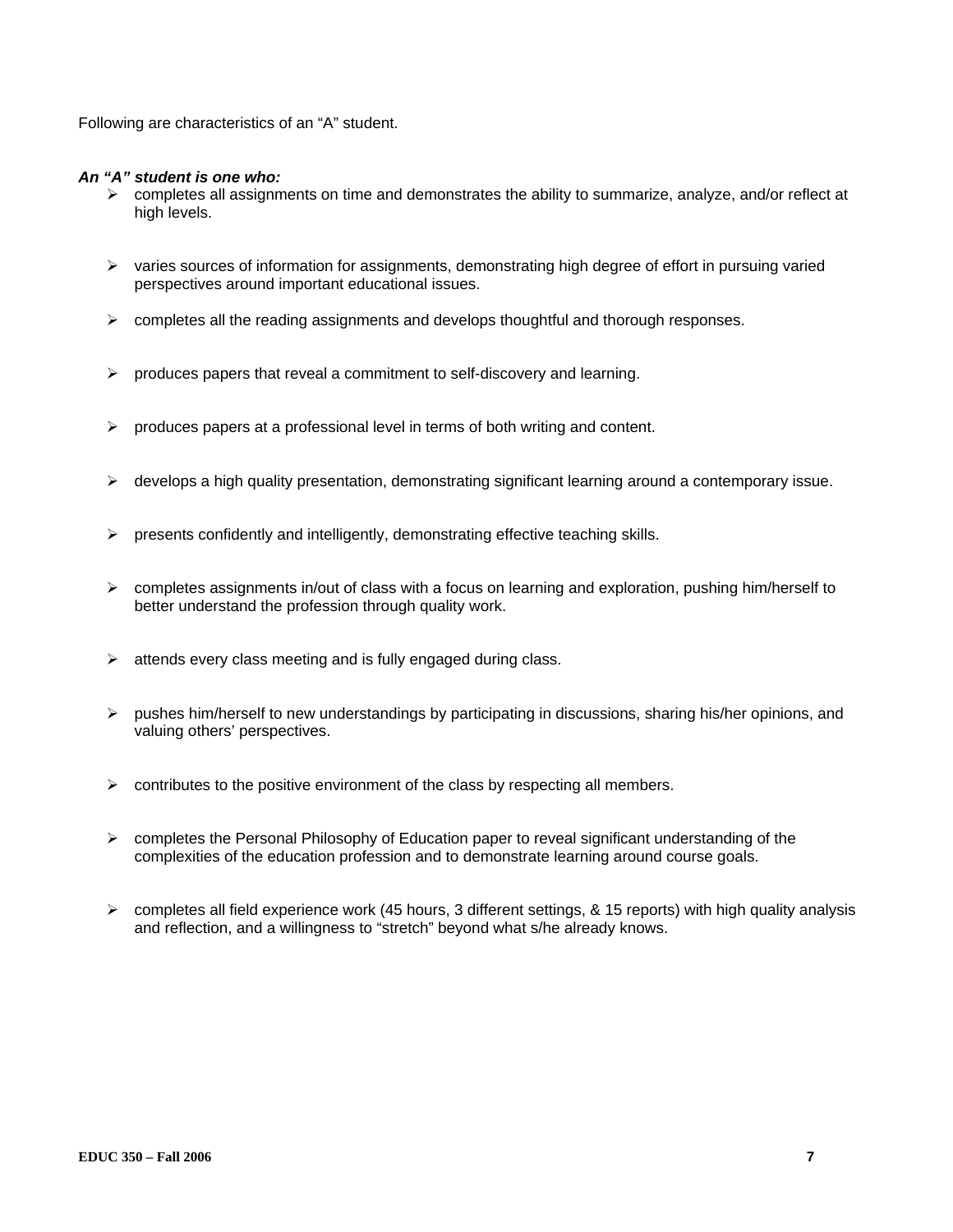# **EDUC 350 -- Anticipated Schedule**

| Wk          | <b>Date</b> | <b>Topic</b>                                                       | <b>Reading</b><br>(Logs) | <b>Assignment</b>                                      |
|-------------|-------------|--------------------------------------------------------------------|--------------------------|--------------------------------------------------------|
| 1           | 8/24        | Course Introduction<br>Why Teach?                                  |                          |                                                        |
| $\mathbf 2$ | 8/31        | Education in an Age of Change                                      | TT:1                     | Current Events (CE) # 1<br>small photo for me to keep  |
| 3           | 9/7         | Becoming a Professional Educator                                   | TT:2                     | CE#2                                                   |
| 4           | 9/14        | Challenges of School Reform                                        | TT:3                     | CE#3<br>Interview Assignment                           |
| 5           | 9/21        | Profiles of Today's Learners                                       | TT:4                     | CE#4                                                   |
| 6           | 9/28        | <b>Responding to Diversity</b>                                     | TT:5                     | CE#5<br>Ed Philosophy - Draft 1                        |
| 7           | 10/5        | Needs of Exceptional Learners<br>F.A.T.City                        | TT: 6                    | CE#6<br><b>Field Observations 1-5</b>                  |
| 8           | 10/12       | Contemporary Issues partner work - Part I - Library Research       |                          |                                                        |
| 9           | 10/19       | Lives & Work of Teachers - Choice Book                             |                          | CE#7<br><b>CB Presentations/Book Report</b>            |
| 10          | 10/26       | Contemporary Issues partner work - Part II - Presentation Practice |                          |                                                        |
| 11          | 11/2        | Curriculum & Instruction                                           | TT: 7 & 8                | CE#8<br>CI Groups $#_$<br>School Law & Diversity paper |
| 12          | 11/9        | Management & Discipline                                            | TT:9                     | CE#9<br>CI Groups #<br>Field Observations 6-10         |
| 13          | 11/16       | Including Inclusion                                                | CIS: 2                   | CE #10<br>CI Groups $#_$<br>Ed Philosophy--Draft 2     |
|             | 11/23       | Thanksgiving Holiday - no class                                    |                          |                                                        |
| 14          | 11/30       | Social & Philosophical & Historical                                | TT: 11 & 12              | CI Groups $#_$<br>Ed Philosophy Final Paper            |
| 15          | 12/7        | Legal Issues<br>© Final Discussions ©                              | TT: 14                   | CI Groups #<br>Field Observations 11-15 + Log          |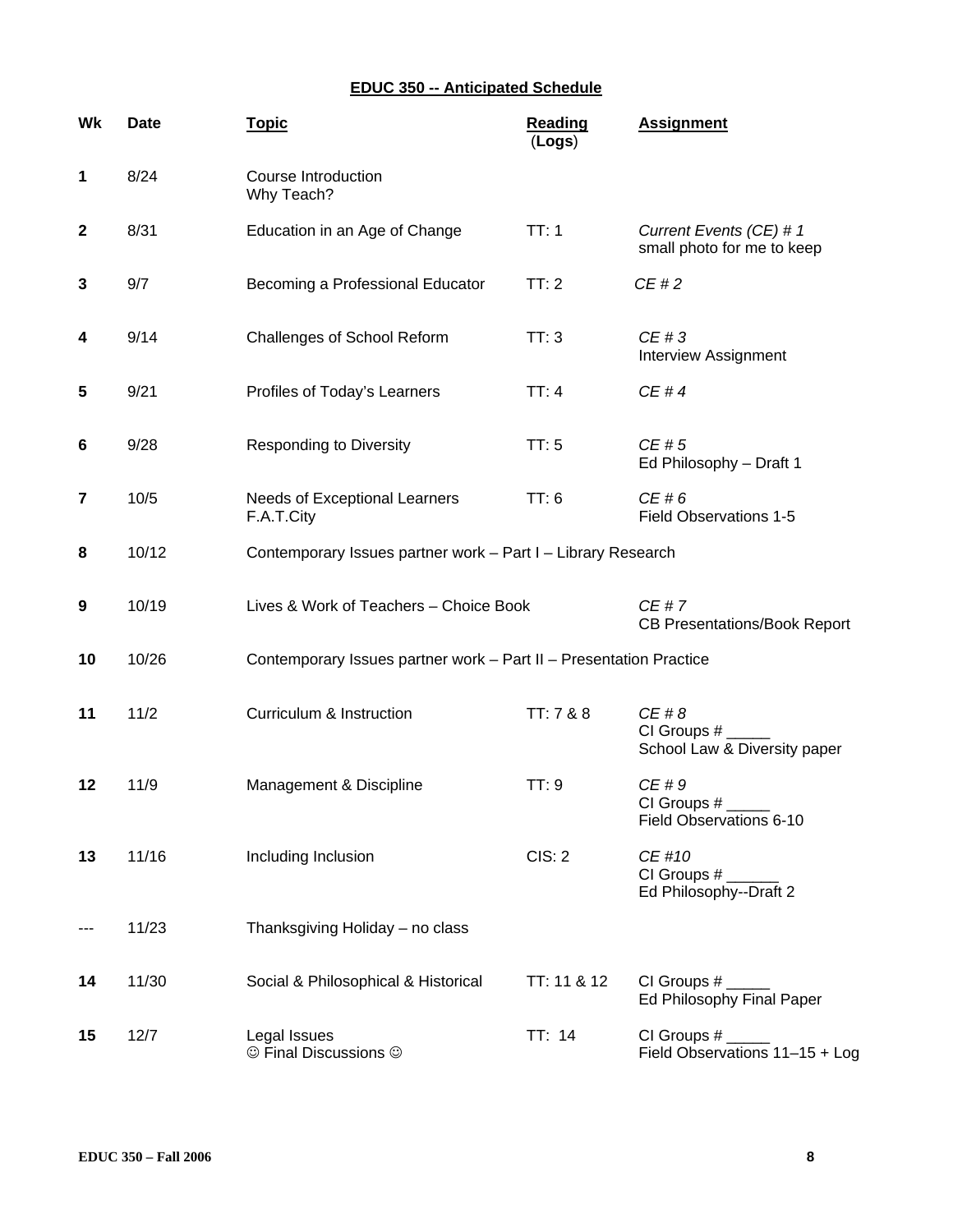#### **EDUC 350 READING LOGS**

Your reading log will take the format of a conversation with yourself in which you will both summarize and comment on the week's assigned readings. By reflecting on your readings in this manner, it is expected you will both better remember what you have read, as well as become more focused on the issues you feel are the most important, intriguing, usable or questionable.

#### FORMAT

\*Reading Logs should be typed.

\*Divide your paper down the middle to form two columns.

\*Enter headings according to the example below, including your name, the course number, your nicknumber, the date, the chapter/author.

\*Use the left column to write a summary of the reading. This may include quotes (note page number), prose and bulleted points of information. Choose the key points that YOU feel are most essential. Aim for 5 to 7 points. When two chapters are assigned select 3 points from each chapter.

\*Use the right column to record your comments, thoughts, impressions, questions, etc. These comments should directly correspond to what you have written in the left column, so try to line up the corresponding pieces of text.

\*Leave a bit of space at the end for reviewer comments.

### **RESPONSE TO READING LOGS**

At the beginning of each class, find a colleague and exchange logs. Take a few minutes to read what your partner has written, and then write a one or two sentence response. This will give you the opportunity to view the readings from another perspective.

Note: Reading Logs submitted late and/or without reviewer comments will not receive full credit.

| ** Example Format for Headings**                                            |                 |  |  |
|-----------------------------------------------------------------------------|-----------------|--|--|
| <b>Suzy Smarts</b><br><b>EDUC 350</b><br>1/27/06<br>Reading: TT - Chapter 4 | (Nicknumber) 17 |  |  |
| <b>SOURCE</b>                                                               | <b>COMMENTS</b> |  |  |
|                                                                             |                 |  |  |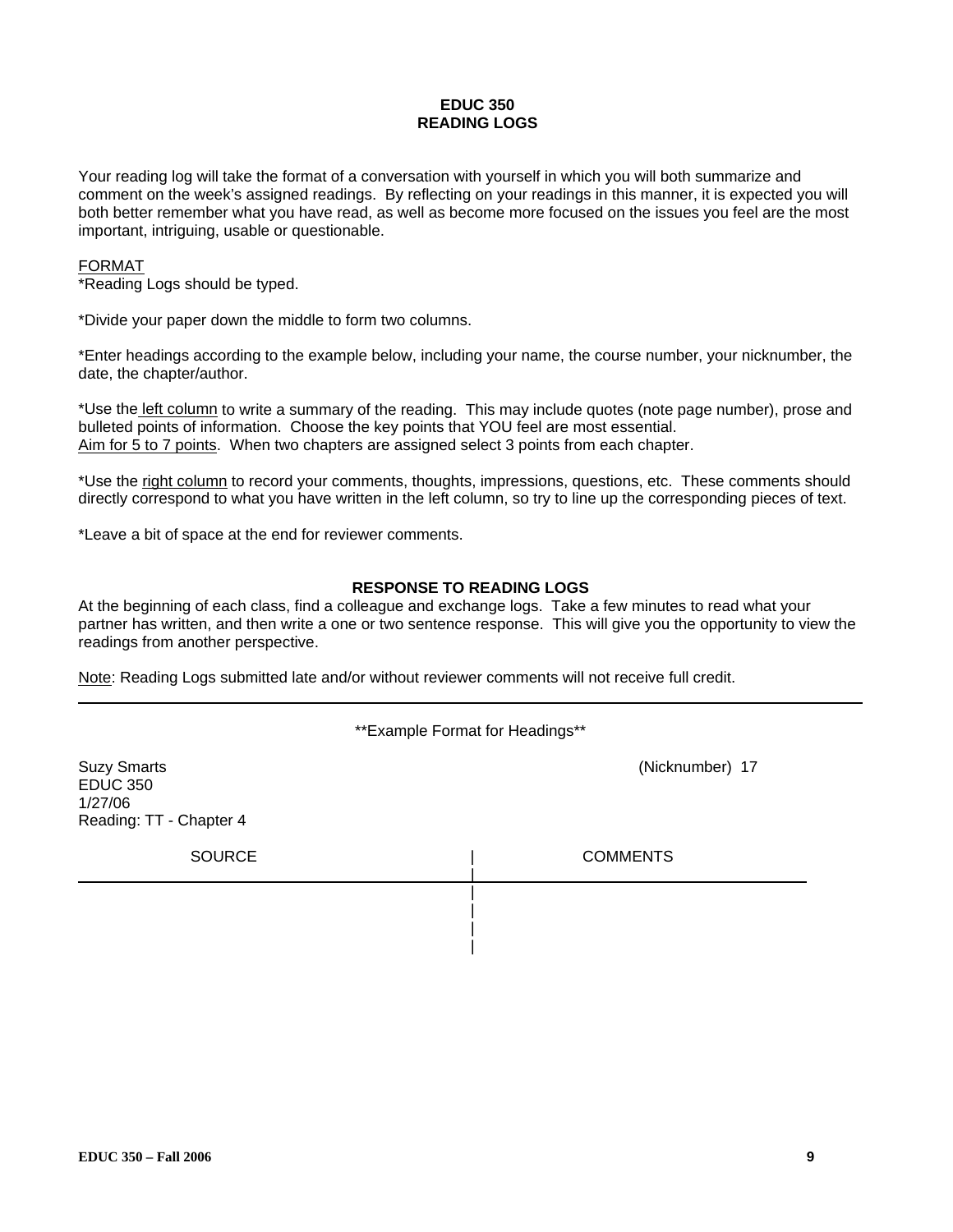# **LAW AND DIVERSITY ASSIGNMENT**

You will apply your understanding of the legal context of inclusive education and laws that influence teaching responsibilities.

### **Study the following chapters and web sites:**

Thousand, J.S. (passed out in class) Laws related to special education that affect teachers.

Villa, R. A. & Thousand, J. S. (1995). Creating an inclusive school. Alexandria, VA: Association for Supervision and Curriculum Development. Read all of Chapter 2.

U.S. Disability Law. Internet address: www.law.cornell.edu/topics/disability.html

#### **Includes information about laws affecting people with disabilities.**

OSERS IDEA Home Page. Internet address:

www.ed.gov/offices/OSERS/IDEA

Explanation of federal legislation known as IDEA, which ensures a free appropriate education in the least restrictive environment for children with disabilities. The latest l997 federal reauthorization of the law is explained in detail.

### **Reflection and Applications:**

Apply your understanding of the legal context of inclusive education and laws that influence your teaching responsibilities by:

- 1. In writing, identify five laws or court decisions that influence you as a professional educator. At least one of these five must relate to special education law.
	- Identify the law / court decision and give a rationale for each selection.
	- Why is it important to you?
	- How might they affect your teaching?

2. Be prepared to share your selections and rationale for selection of the laws and decisions on the date assignment is due.

Note – It is suggested that you use one page (double spaced) to address each of the 5 laws or court decisions. Identify the law at the top and then provide your rationale.

### **Laws Related to Special Education that Affect Teachers**

### By Jacqueline Thousand

Chapter 2 of Villa and Thousand (l995), Contemplating Inclusive Education from a Historical Perspective, charts over 200 years of history which has brought us as a country to embrace inclusive educational opportunities for all children. What follows is a summary of key court cases and legislation which have shaped special education and the teacher's role in supporting students with varying learning and language differences. For more detail see these two web sites: www.law.cornell.edu/topics/disability.html and www.ed.gov/offices/OSERS/IDEA.

### **Legislation Related to Special Education**

The development of special education services in this country has been greatly influenced by the civil rights movement of the l960s. Out of the movement came legislation designed to prevent discrimination. For instance Section 504 of the Vocational Rehabilitation Act of l973 is a civil rights law that prevents discrimination against all persons with disabilities in programs the receive federal funds. Since all public schools receive federal funds in some form, Section 504 ensures equal opportunity for students' participation in the full range of school activities. Also, through Section 504, some students who are not eligible for special education services may receive accommodations to assist them to be successful in school. For example, students with health problems such as asthma or extreme allergies as well as other challenges that do not make them eligible for special education my receive assistance through Section 504.

The Americans with Disabilities Act (ADA), signed into law by President Bush in l990 extends the Vocation Rehabilitation Act of l973 by protecting all individuals with disabilities from discrimination and requires employers to make reasonable accommodations for employees with disabilities. ADA does not deal directly with education;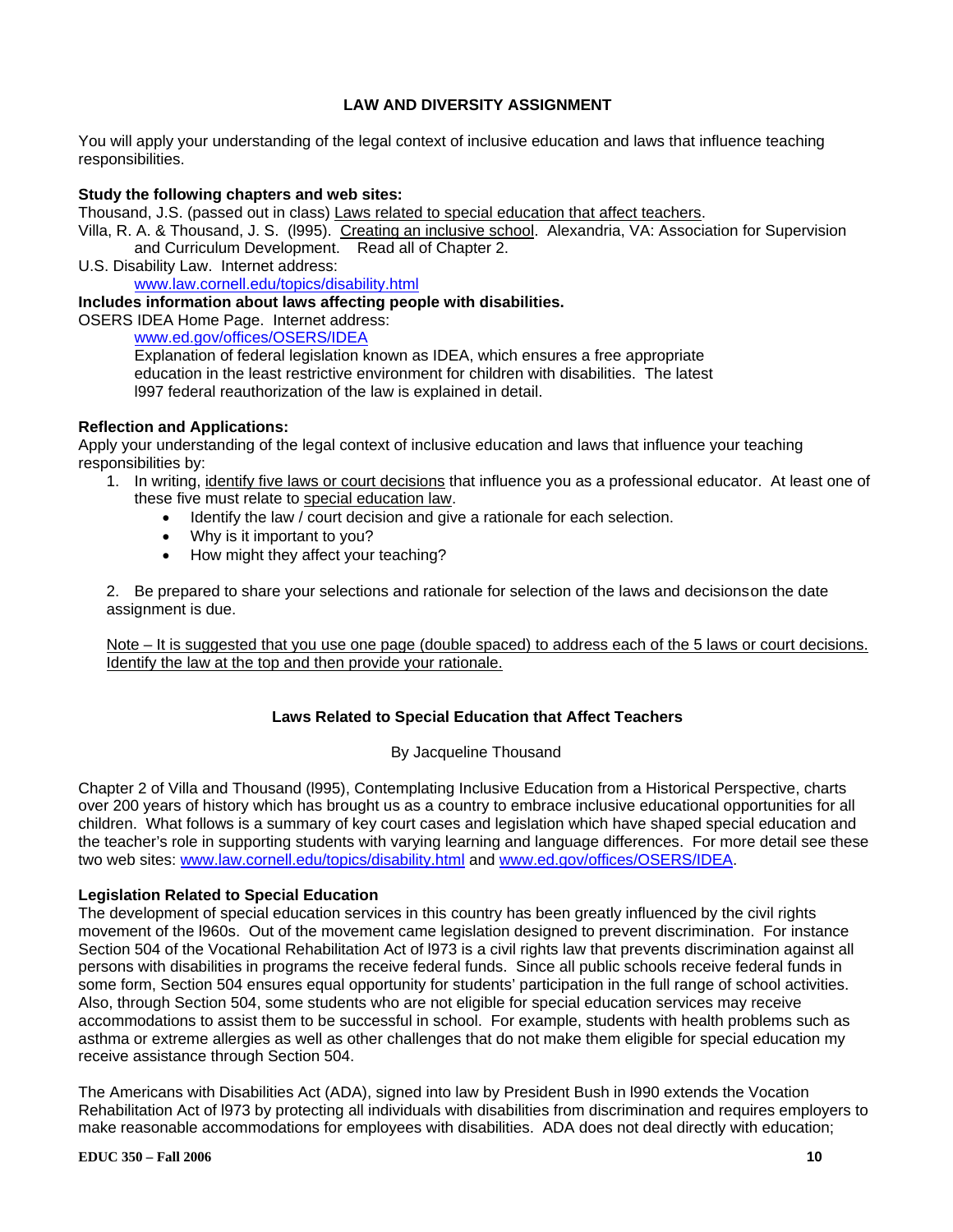however, it does clarify the civil rights of all people with disabilities and ensures that buildings, transportation, and other public places (including schools) are accessible to people with disabilities. Your school must be accessible to wheelchairs, for instance. If it is not, it must undergo renovations to install ramps, elevators, or wide entryways.

In l975 the U.S. federal government finally made a legal commitment to the education of students with disabilities. In that year Congress passed Public Law 94-142, the Education for the Handicapped Act (EHA) which set federal guidelines for special education services. It translated early court decisions into civil rights principles for students with disabilities and mandated the six concepts that have guided special education practice ever since. Those six principles are:

- 1. **Free Appropriate Public Education**. Students with disabilities are entitled to attend public schools and to receive the educational services they need. This education is provided at no cost to parents.
- 2. **Least Restrictive Environment**. Students with disabilities must be educated in the least restrictive environment in which they can succeed with support. For most students, this environment is the general education classroom.
- 3. **Individualized Education Program**. Services for students with disabilities must be individually tailored. This is accomplished by annually developing or revising an Individualized Education Program (IEP). Every IEP includes a statement of the student's current performance levels, a set of goals and accompanying short-term benchmarks or objectives for achieving the goals. The IEP clearly specifies who is responsible for delivering various aspects of the student's program, how progress will be evaluated, and where and how long services will be provided.
- 4. **Nondiscriminatory Evaluation.** Students are to be assessed using instruments that do not discriminate on the basis of race, culture, or disability. In considering eligibility for special education, students must be assessed by a multidisciplinary team in their native language using tests that directly relate to the area(s) of concern for which the child was referred.
- 5. **Due Process**. Due process procedures protect students with disabilities and their parents in all special education affairs. Specifically, if a disagreement occurs between the family and school personnel regarding a student's eligibility for special education, no changes can be made in the student's services until an impartial hearing and, if necessary, the appropriate court resolves the issue. School personnel also are protected if they disagree with parents' requests for services; they also may use due process procedures to resolve the dispute.
- 6. **Zero Reject and Child Find**. No student may be excluded from public education because of a disability. Each state also must take action to locate children who may be entitled to special education services.

Public laws must be periodically reauthorized. The l990 reauthorization of P.L. 94-142 described above changed the law to the Individuals with Disabilities Education Act (IDEA). The more suitable person-first language of "individual with disabilities" replace the unfavorable labeling language of "the handicapped" in the title of the legislation. This law added significantly to providing education to very young children with disabilities and preparing older student for transition to post-secondary life. Two new categories of disability – autism and traumatic brain injury – were added to the already existing categories of learning disabilities, speech or language impairments, mental retardation, emotional disturbance, hearing impairments, visual impairments, deaf-blindness, orthopedic impairments, multiple disabilities, and other health impairments. It also funded projects to promote the inclusion of students with severe disabilities in general education.

In l997, President Clinton signed into law the second reauthorization of P.L. 94-142 and accompanying amendments know as IDEA 97. Seven significant changes greatly affect schools, teachers, and educational and assessment practices**.** 

- 1. **General Education** Teacher Involvement. At least one general educator must participate as a member of a student's IEP team. The IEP also must directly address the student's participation in general education and must justify placements that are not in general education.
- 2. **Evaluation and Eligibility**. IDEA 97 clarifies that when parents consent to have their child evaluated, they are not consenting to possible future special education placement. Students cannot be made eligible for special education because of past poor instruction or because of language differences. Previous requirements that a comprehensive reevaluation occurs every three years can be modified if the family desires; already existing information can be used rather than repeated administration of standardized tests.
- 3. **Assessment of All Students**. Historically students receiving special education services were not included in state, district, or school-wide assessment of student performance. IDEA 97 corrected this by requiring that by July, 2000, each state must assess the academic progress of students who have IEPs by including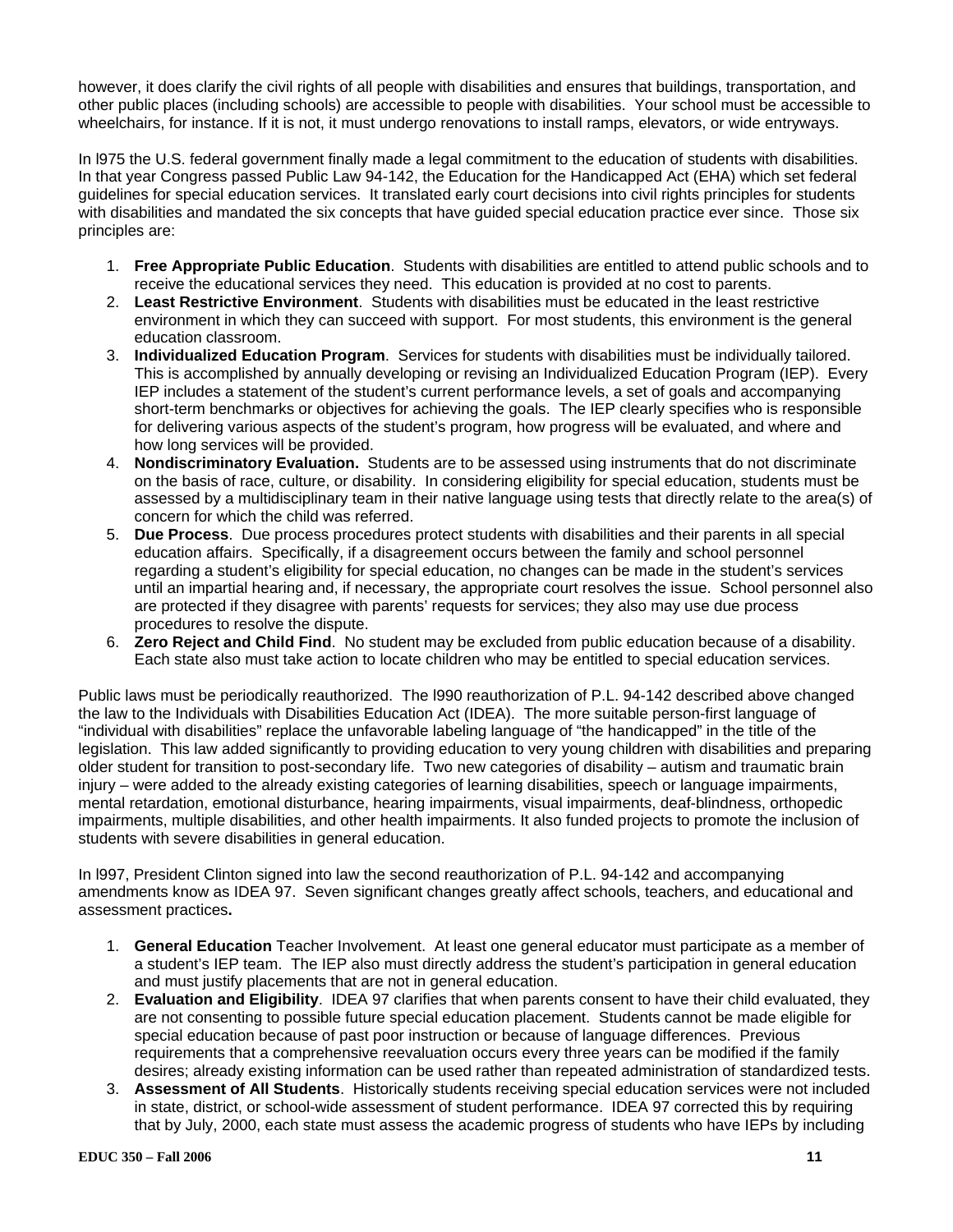them in the standardized assessments other students task or by using an alternative assessment process. Students who need appropriate adaptations such as extended time or large print during assessment are entitled to these adaptations.

- 4. **Discipline**. If needed, the IEP must include strategies for addressing student behavior issues. A behavior pan must be developed, if a student is suspended or placed in an alternative interim placement. If a student with disabilities brings a weapon or drugs to school, the school now has the option to place the student in an alternative placement for up to 45 days; and that placement must provide continued special education services.
- 5. **Transition.** Beginning at age 14, IEPs must address the transition to post-secondary needs of students eligible for special education. These needs must be updated annually, with increasing detail each year as to the school and outside services (e.g., community vocational education) the student will access.
- 6. **Paraprofessionals**. Paraprofessionals, teaching assistants, aides, and like personnel must be trained for their jobs and appropriately supervised.
- 7. **Mediation**. As part of due process procedural rights, each state must make mediation available to parents as an early and informal strategy for resolving disputes over a student with disabilities' identification, placement or services. The State bears the cost of mediation. Parents do not have to mediate; and mediation may not delay a possible due process hearing.

# **Court Cases Influencing Special Education**

Issues concerning students with disabilities are addressed by federal and state laws. How these laws are interpreted often is resolved through the courts. Since 1954, many hundreds of legal decisions have clarified the rights of students with disabilities and the role of educators in supporting these children's education. In many instances court decisions led to the development of and passage of legislation. As you review some of the landmark decisions listed here, you should notice how they influenced legislation described earlier.

- **Brown v. Board of Education (l954).** This probably is the most important case in establishing the principle that school segregation denies equal education opportunity. Although the decision refers primarily to racial segregation, it is viewed as the foundation for ensuring equal educational opportunity for students with disabilities.
- **Diana v. State board of Education (l970).** California was required to correct biased assessment practices with Chinese American and Mexican American students. Students for whom English was not a primary language had to be assessed in both their primary language and English; culturally biased items had to be dropped from tests and alternative intelligence tests had to be developed to reflect Mexican American culture.
- **Larry P. v. Riles (l984).** In California it was ruled that IQ testing as a basis for identifying African American students as mentally retarded for special education purposes was discriminatory. California schools were ordered to reduce the disproportionately high numbers of African American students in special classes for students with mental retardation.
- **Honig v. Doe (l998).** This decision ruled that if a students is excluded from school for more than 10 days, it was a change of placement and all procedures for making a change of placement must be followed.
- **Daniel R.R. v. State Board of Education. (l989).** This decision established the consideration of the following two factors in determining the appropriateness of a placement for a student with disabilities: 1) whether a student can be satisfactorily educated in general education with supplementary supports and services, and 2) whether, in cases in which the general education setting is not successful, the student is mainstreamed to the maximum extent appropriate.
- **Oberti v. Board of Education of Clementon School District (l993).** This case is considered key in establishing the principle of inclusive education. In this case concerning a student with Down syndrome, the district court ruled and the court of appeals upheld the ruling that school districts must make available a full range of supports and services in general education to accommodate the needs of students with disabilities. The court stipulated that because a student learns differently from others does not necessarily warrant exclusion from general education.
- **Doe v. Withers (l993).** Mr. Withers, a history teacher, was responsible for making oral testing accommodations for Douglas Doe, a student with learning disabilities who was in his class. Although a state legislator, Mr. Withers refused to provide the oral testing. Consequently, Douglas failed the class, making him ineligible for athletics. The court awarded the family \$5000 in compensatory damages and \$30,000 in punitive damages. This case is widely cited as an example of general educators' responsibility to make good faith efforts to provide required accommodations for students with disabilities.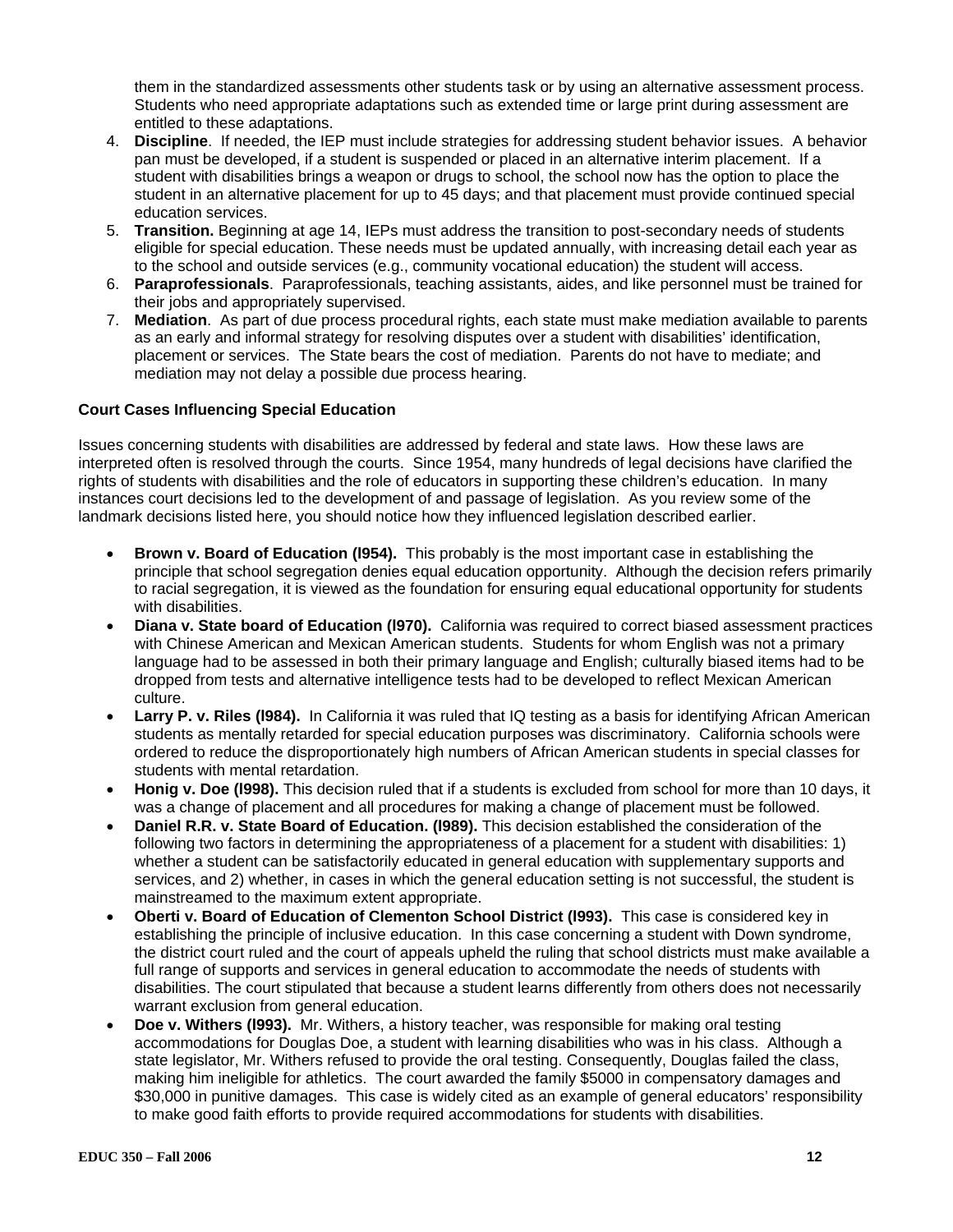• **Sacramento Unified City School District v. Rachel H. (l994).** This case is another historic national victory for inclusive education, not only because the Ninth Circuit U.S. Court of Appeals required the Sacramento school district to place Rachel Holland, a girl with severe disabilities, in regular education classes full-time with non-disabled peers, but because the U.S. Supreme Court refused to hear the school district's 11<sup>th</sup> hour appeal to overturn the Ninth Circuit's decision. This left the circuit court's landmark decision intact and, in the words of the Holland's attorney, "signaled the end to a system that automatically excludes children with disabilities from the regular classroom and relegates them to segregated 'handicapped only' classes.